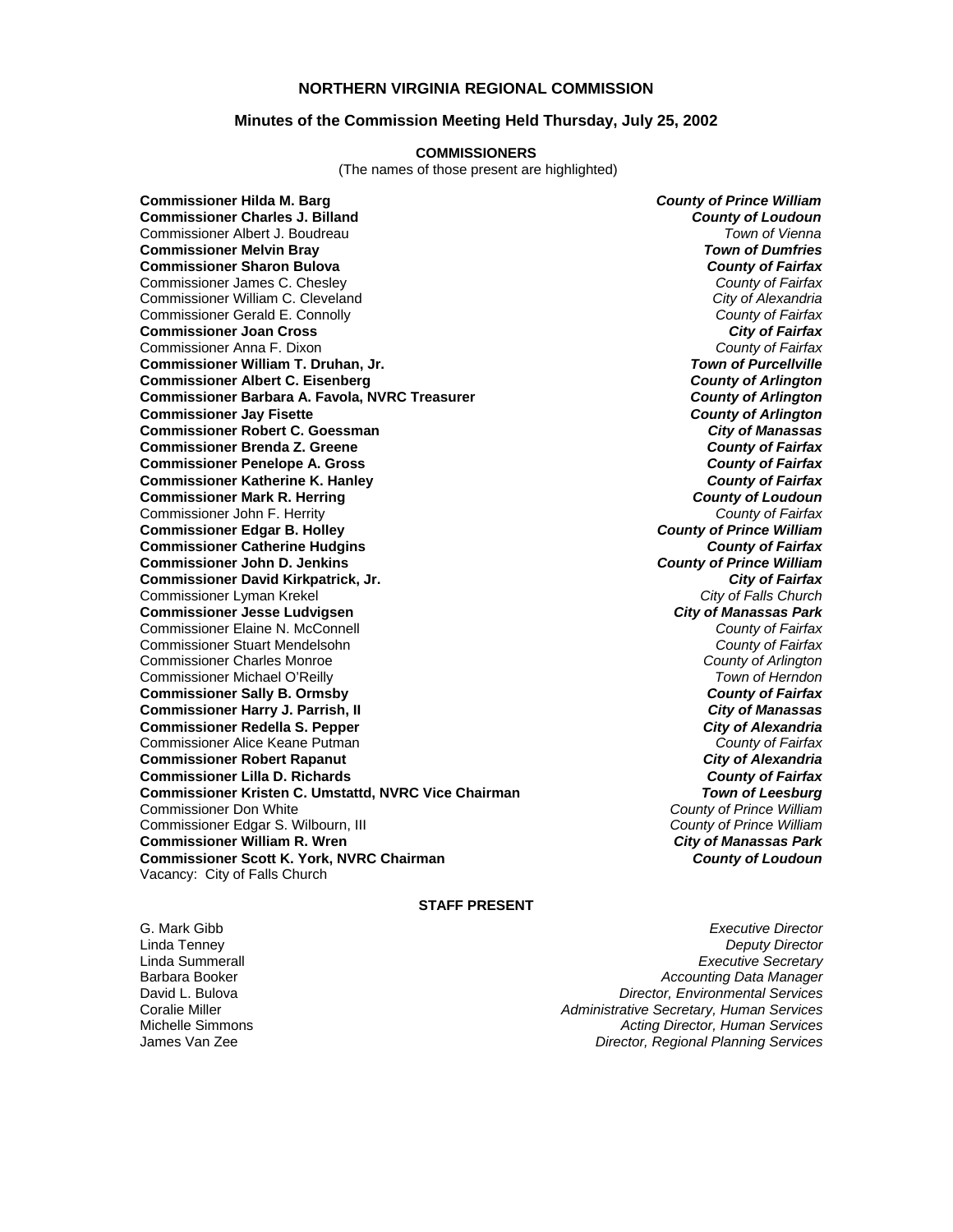#### **GUESTS PRESENT**

| George Foresman | Deputy Assistant, Office of Commonwealth Preparedness   |
|-----------------|---------------------------------------------------------|
| Hon. John Hager | Assistant to the Governor for Commonwealth Preparedness |

CALL TO ORDER Chairman York called the meeting to order at 8:00 p.m.

Chairman York welcomed new Commissioners in attendance: Melvin Bray, Mayor, Town of Dumfries; Joan Cross, Fairfax City Council; and William T. Druhan, Jr., Mayor, Town of Purcellville.

PLEDGE OF

ALLEGIANCE The Pledge of Allegiance was recited by all present.

ROLL CALL The roll was called and all members present or absent were noted for the record.

MINUTES The minutes of the June 27, 2002, meeting of the Commission were moved, seconded and unanimously carried.

- PRESENTATION *Homeland Security in Northern Virginia*
- *Hon. John Hager* Chairman York introduced the Honorable John Hager. Mr. Hager, former Lt. Governor under former Governor Gilmore, now serves as Assistant to the Governor for Commonwealth Preparedness. In this role, Mr. Hager carries the front-line responsibilities for helping to coordinate Virginia's security in the fight against terrorism. He works with Virginia's Congressional delegation and the Bush administration to secure federal resources and ensure coordination between state agencies for security. Mr. Hager serves as the liaison between the Governor and Virginia's local governments and responders, and

he helps to educate the public on homeland security issues.

Mr. Hager stated that Northern Virginia is perhaps the most vulnerable and certainly the most visible area in the Commonwealth when it comes to homeland security. The fight against terrorism has brought out the best in people; it has heightened the public's awareness of government, and it forces us to work hard, to stretch, and to contribute to our communities.

After the September 11 terrorist attack on the Pentagon, then-Governor Gilmore formed a security panel. The federal government has since determined that each state will have a homeland security director, whose job it is to coordinate, lead, inspire, and communicate.

Mr. Hager reported that the amount of federal resources available is far less than what the press has reported. The first supplemental (federal FY01) was approximately \$20 billion; less than five percent went to the states. The second and third supplementals were combined (just passed by Congress the week of July 22, 2002), but it does not translate into a lot of money for the states. For federal FY 03, Virginia might get as much as \$100 million. Mr. Hager added that Virginia did receive separate funding for increased port security and bioterrorism.

*George Foresman* Mr. Foresman reviewed the August 5 summit, discussing preparedness plans for the D.C. metro area with the Governors of Virginia and Maryland; the Mayor of Washington, D.C.; and Governor Ridge, among others. Broad commitments of principles will be set at this meeting.

> Mr. Foresman also discussed bioterrorism, reviewing state and local coordination, as well as evacuation plans being formed. He added that Northern Virginia is one of the most strongly prepared regions in Virginia.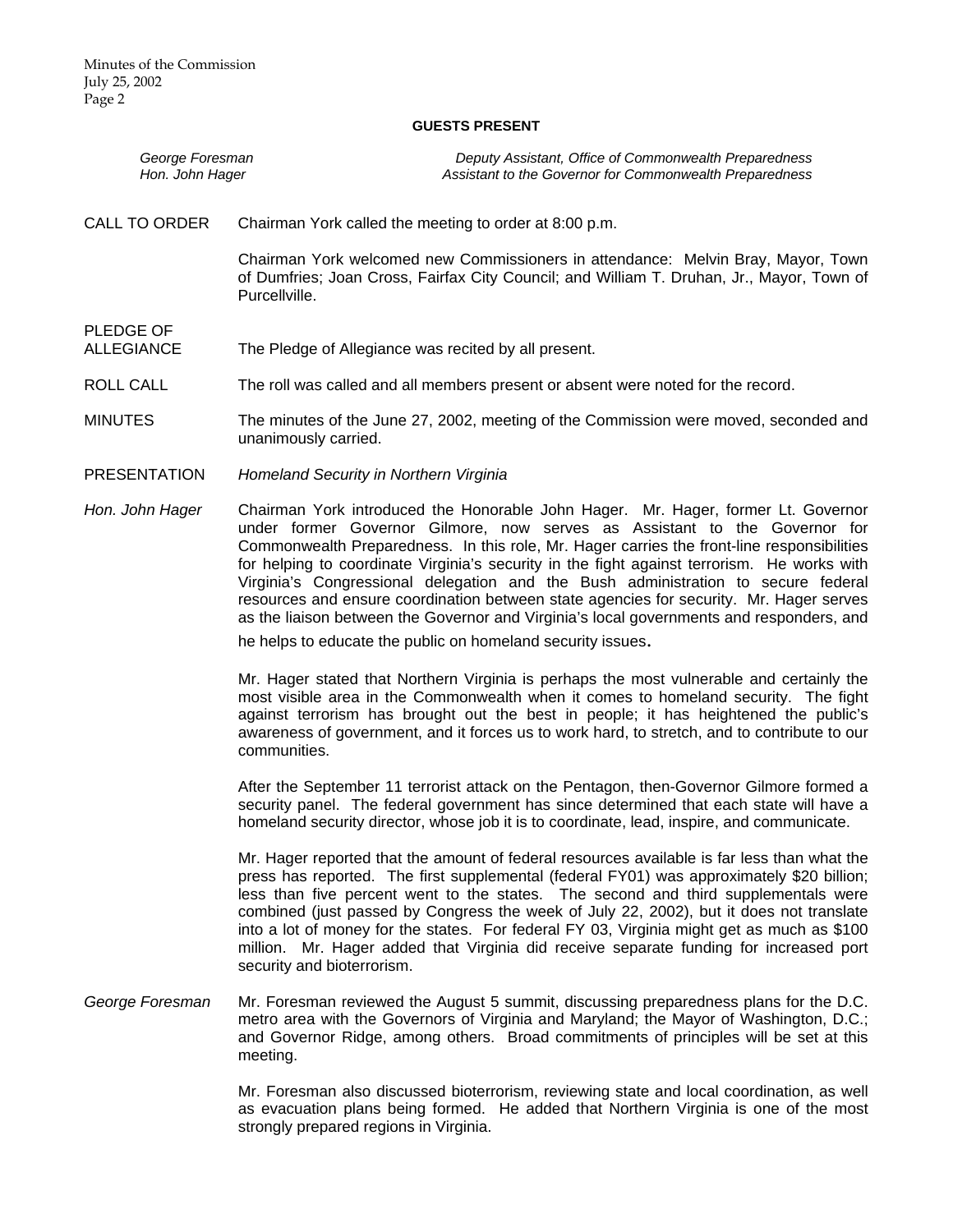Minutes of the Commission July 25, 2002 Page 3

*questions and* 

*answers* Commissioner Hanley reminded Messrs. Hager and Foresman that Northern Virginia is part of the metropolitan planning area and the localities already have signed interjurisdictional agreements in place concerning emergency response.

> Commissioner Fisette asked for clarification on macro issues. Mr. Foresman replied it is making sure that the legislation authorizing interstate and intrastate mutual aid provides for indemnification across borders. Mr. Foresman added the state will be able to help the localities reach the proper federal or state official for assistance.

> In reply to Commissioner Eisenberg's inquiries, Mr. Foresman said evacuation planning consists of developing the appropriate assumptions and assuring coordinated decisionmaking. Mr. Hager responded that the private sector is included in homeland security planning.

> Mr. Hager concluded by inviting the members to call his office at 804-225-3826 should they need assistance.

CONSENT AGENDA Two resolutions were removed from the consent agenda: Resolution No. P03-01: NVRC Selection of Appointee to the Board of Directors of the Health Systems Agency of Northern Virginia, which will be deferred until the September meeting; and Resolution No. P03-03: Position Regarding the Proposed Listing of the Occoquan Reservoir on the Department of Environmental Quality's 303(d) Total Maximum Daily Load Priority List, which will be considered separately.

> The motion was made to approve the consent agenda, consisting of the items below. The motion was seconded and carried.

- A. Financial Reports for June 2002
- C. Resolution No. P03-02: Authorization to Submit a Proposal to the Litter Prevention and Recycling Competitive Grants Program to Promote Backyard Composting

RESOLUTION

NO. P03-03 POSITION REGARDING THE PROPOSED LISTING OF THE OCCOQUAN RESERVOIR ON THE DEPARTMENT OF ENVIRONMENTAL QUALITY'S 303(D) TOTAL MAXIMUM DAILY LOAD PRIORITY LIST

> Staff distributed a revised version of Resolution No. P03-03, incorporating changes from the Fairfax County Water Authority, which the Regional Resources Committee reviewed at its meeting prior to the Commission meeting.

> Mr. Bulova explained that the Virginia Department of Environmental Quality (DEQ) agrees with NVRC staff that the reduced dissolved oxygen is a natural impairment; however, DEQ is required to perform a study to verify this claim. Commissioner Pepper added that NVRC staff will assist DEQ and the Occoquan Watershed Monitoring Lab in this regard.

> Commissioner Pepper moved adoption of Resolution No. P03-03. The motion was seconded and unanimously carried.

EXECUTIVE DIRECTOR'S REPORT

 A. Mr. Gibb pointed out the material included in the meeting package: the monthly program activities report, an updated Commissioner roster, a current committee roster and committee descriptions.